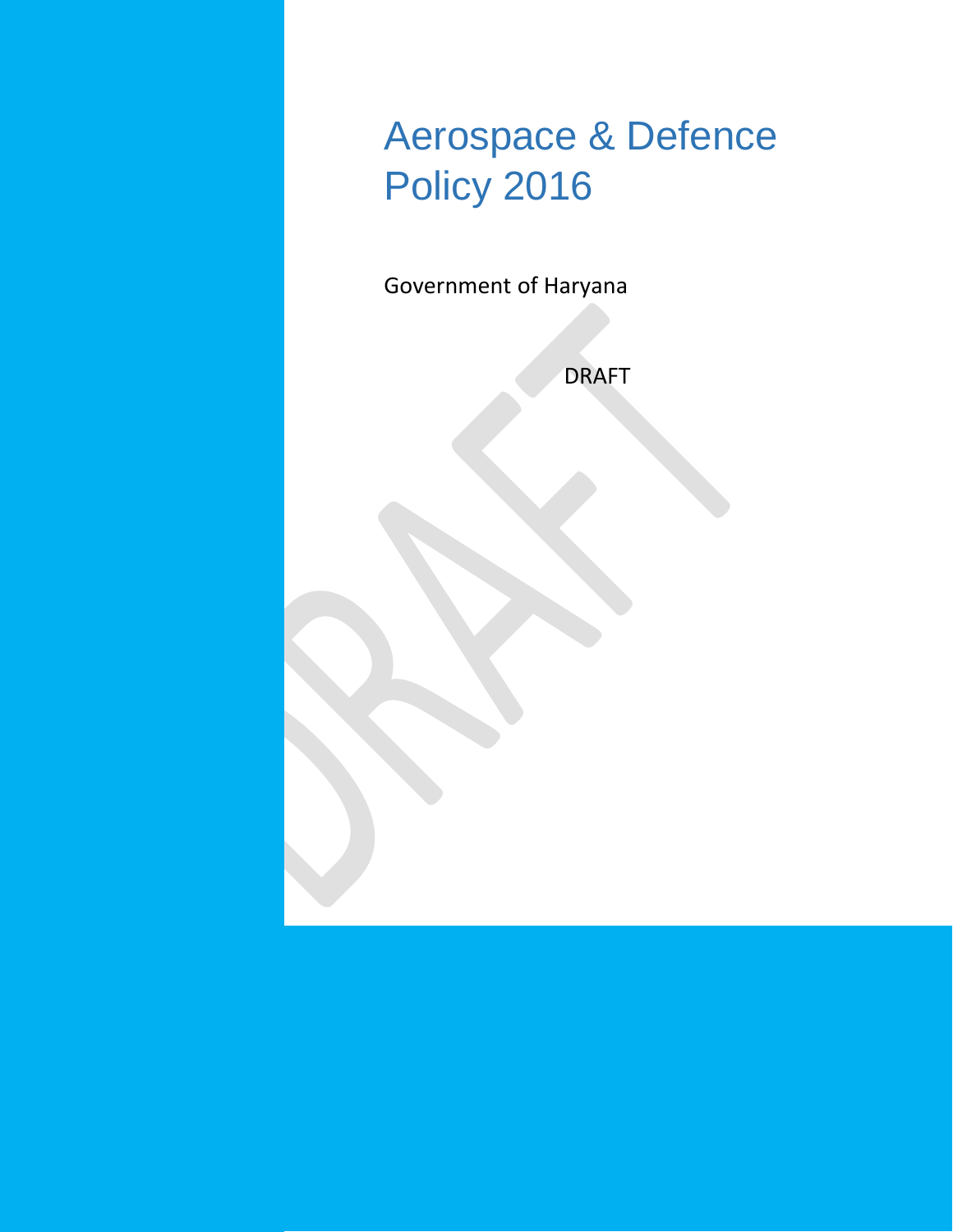# **Table of Contents**

| 5.  |  |  |  |  |
|-----|--|--|--|--|
|     |  |  |  |  |
|     |  |  |  |  |
| 7.1 |  |  |  |  |
| 7.2 |  |  |  |  |
| 7.3 |  |  |  |  |
| 7.4 |  |  |  |  |
| 7.5 |  |  |  |  |
|     |  |  |  |  |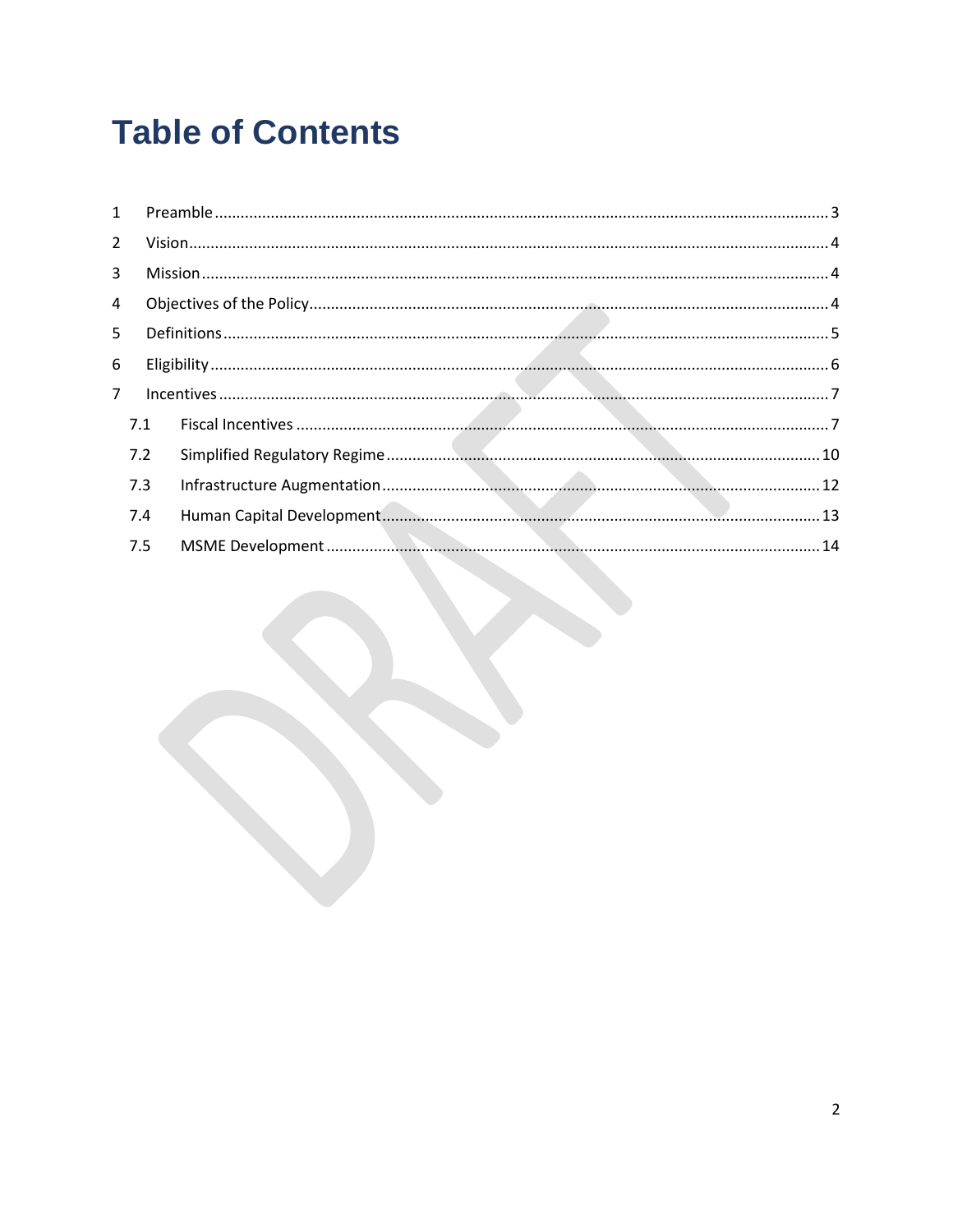# <span id="page-2-0"></span>1 Preamble

Globally Aerospace & Defence sector has market size of US\$ 706 billion, having employed 2 million people. However, Indian aerospace & defence manufacturing could not ensure its fair share in catering to the global demand. India as an emerging manufacturing hub presents an attractive and significant opportunities for domestic & foreign companies across the value chain. India is the ninth largest civil aviation market having market size of US\$ 16 billion. Aviation is the key growth driver for aerospace sector, it carried 163 million passengers in 2013 & growing at the rate of 13% year on year basis. 85 international airlines are operating which connects 40 countries. In defence, India has the third largest armed forces and the eighth highest defence expenditure in the world and has been spending approximately 2% of its GDP in recent years. India spends about 40% of its defence budget on capital acquisitions with 70% of its spending on imports, India is the largest importer of defence equipment in the world. To indigenize the aerospace and defence production GOI has come up with new Defence Procurement Policy wherein, the offset policy mandates offset requirement of a minimum 30% for capital purchase agreements made with foreign defence players. It will help in building domestic eco-system for aerospace and defence industry and for that Government of India has taken slew of others initiatives as well to attract new investments in this sector

"Make in India" program has been launched which focus on all the dimensions prerequisite for investors. Specifically to promote A&D sector, GOI has increased the Foreign Direct Investment (FDI) limits for the Defence sector to 100% through government approval route in cases where it is likely to result in access to modern technology. The licensing regime for defence products has been relaxed which makes it easier for private sector manufacturers to enter into the aerospace and defence supply chain. Very recently, reform in aviation sector has also been announced to give boost to MRO/FBO/Cargo industries

Possessing a strong industrial base, Haryana ranks among the front- runners of industrial development in India. Gurgaon and Faridabad have a strong base in engineering and secondary metal processing, Industries manufacturing various metal alloys, automobile and auto components parts and other related ancillary products. It's well renowned for expertise in engineering including welded, forged and cast product as well. State also hold leading position in the production of a number of consumer goods such as cars, two wheelers, escalators, cranes etc. The State enjoys its proximity to national capital along with access to international airport and network of national highways passing through the State. Moreover, the entire State is covered by at least one major industrial corridor (DMIC & KMP). So, Haryana is well poised to take advantage of the surge in investments in Aerospace & Defence in India and attract not only the world's largest A&D companies, but also proactively promote the SME sector. The Haryana Government has assured to go extra mile to support the entrepreneurship in the State. The State has also been at the forefront of providing excellent infrastructure support to domestic as well as international investors.

Haryana Government's "Aerospace & Defence Manufacturing Policy 2016" read with in conjunction with the "Haryana Enterprise Promotion Policy 2015" will provide investors with the vision, mission, policies and incentives of the State's supporting steps to create a globally competitive and thriving Aerospace & Defence manufacturing industry in Haryana. This policy provides the strategic direction for development of the A&D sector in Haryana in the next 5 years.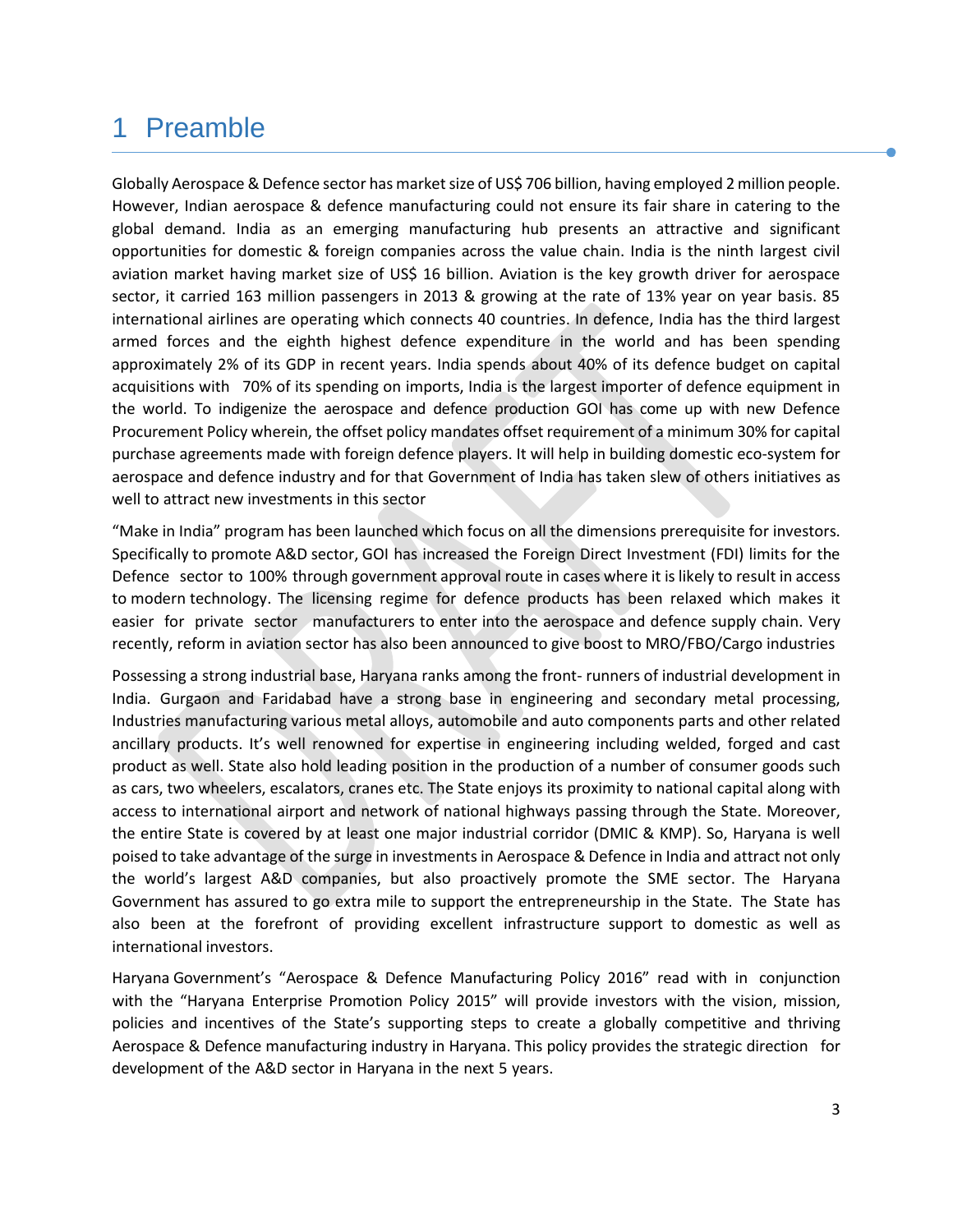# <span id="page-3-0"></span>2 Vision

To establish Haryana as the country's prominent aerospace & defence manufacturing hub and preferred MRO, FBO destination of the Asian region.

# <span id="page-3-1"></span>3 Mission

- a) Modernization of allied industries to develop them in world class suppliers
- b) To build India's largest aerospace & defence park in Haryana
- c) Foster a culture of excellence in pioneering research, innovation and entrepreneurship
- d) To create the world class training infrastructure to produce globally competitive talent in Aerospace & Defence sector

# <span id="page-3-2"></span>4 Objectives of the Policy

Haryana is committed to position itself as the country's leading Aerospace & Defence Manufacturing hub. The State's well-recognized manufacturing proficiency and state-of-the art infrastructure can help in meeting India's critical need to be self-reliant in the sector. The proposed policy objectives are as follows:

- a) Attract orders for at least 15% of all offset obligations discharged by companies in India by leveraging the existing ancillary base and promoting new MSMEs dedicatedly for A&D sector
- b) To attract 10% by value of the orders in defence industry in India by attracting investors to set-up Mega and Ultra-Mega Anchor units
- c) To attract investment of over INR 25,000 crores throughout the value-chain including research, design, development, manufacturing, maintenance, quality control and training
- d) To create direct employment for 32,000 people by 2020
- e) To increase the share of industry in GSDP from 27% to 32% by leveraging the A&D sector
- f) To attract 50% by value of MRO activities of which market size in India is estimated to be around US\$ 700 million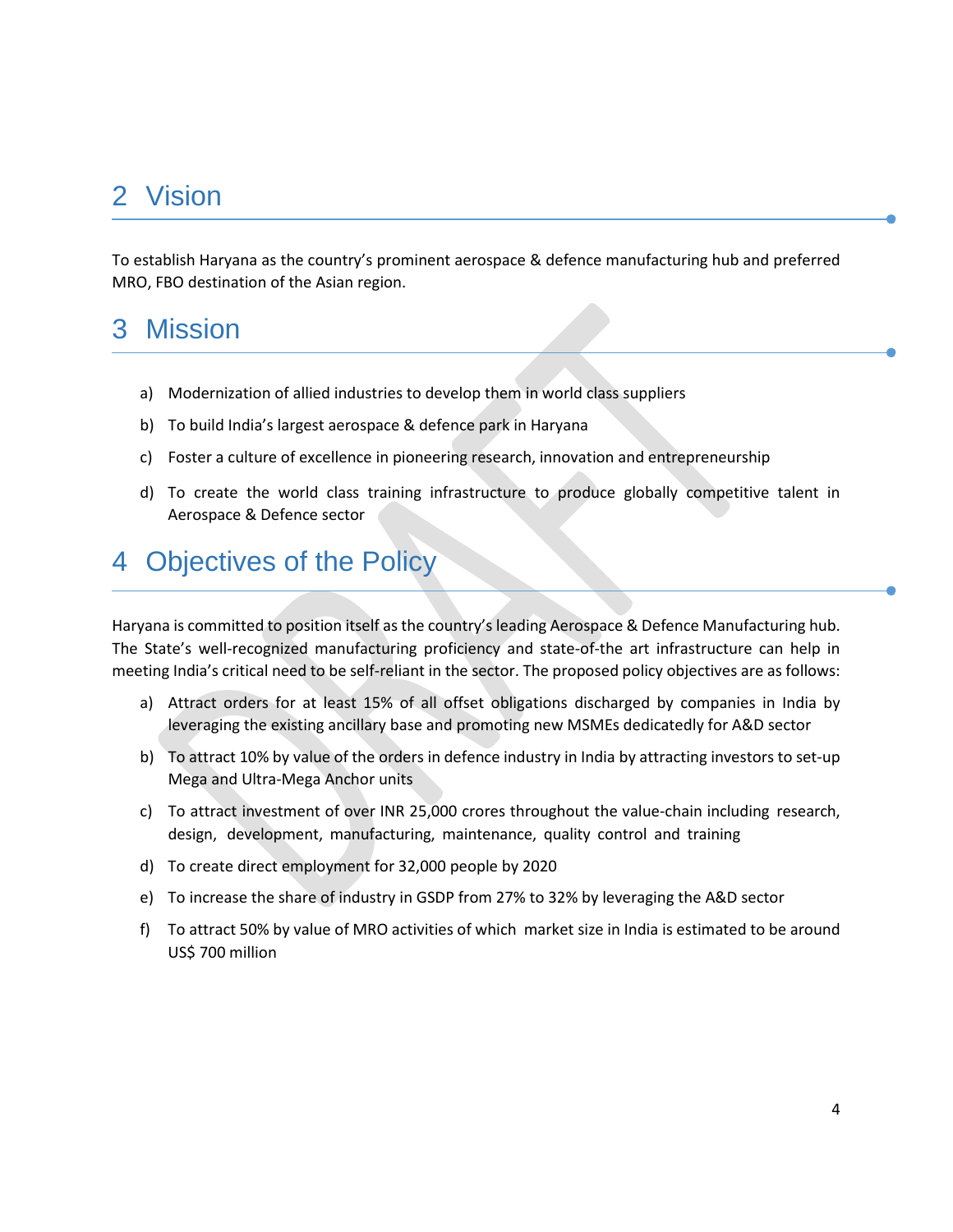# <span id="page-4-0"></span>5 Definitions

## **Defence Units:**

Companies which are supplying at least 50% of value of their finished goods or should have secure defence order worth at least INR 50 Crore from Ministry of Defence, Government of India or their equivalent in foreign countries.

The definition shall cover those unit also which are supplying component of worth at least 50% of value of their finished goods to the Unit/Anchor unit who in turn is supplier (as per terms laid down in above para) to Ministry of Defence, Govt. of India or their equivalent in foreign countries

## **Mega A&D Units:**

Global / Indian Original Equipment Manufacturers (OEM) – companies which design and manufacture the A&D platform. Involve fixed capital investment (excluding land) of over 100 crore and above, or generating direct employment for more than 200 people in non-Gurgaon district. Fixed investment of over INR 100 crore or generating employment for more than 500 people in Gurgaon district.

## **Large Project:**

The unit having investment in plant & machinery of more than 10 crore rupees (or over and above of limit of Medium units defined under MSMED Act, 2006 time to time) but not exceeding 100 crore rupees.

#### **Medium Enterprise:**

The unit having investment in plant & machinery of more than 5 crore rupees but not exceeding 10 crore rupees or amended under MSMED Act, 2006 from time to time.

#### **Small Enterprise:**

The unit having investment in plant & machinery of more than 25 lakh rupees but not exceeding 5 crore rupees or amended under MSMED Act, 2006 from time to time.

# **Micro Enterprise:**

The unit having investment in plant & machinery not exceeding 25 lakh rupees or amended under MSMED Act, 2006 from time to time.

#### **Anchor units:**

Units with investments of at least INR 100 Crores and bringing along at least 10 vendor units in the same clusters, shall be treated as anchor unit

#### **Vendor units:**

Units which are located in the same cluster as Anchor unit and supply at-least 75% of its end product to the Anchor units.

#### **Local employee:**

Any employee who holds a domicile of the state of Haryana shall be considered as a Local employee for the applicability of this policy.

The incentives, terms and conditions of the Haryana A&D Manufacturing Policy has to be read in tandem with the Haryana Enterprise Promotion Policy 2015. In case of overlapping of one on another, the Aerospace and Defence Manufacturing Policy shall supersede.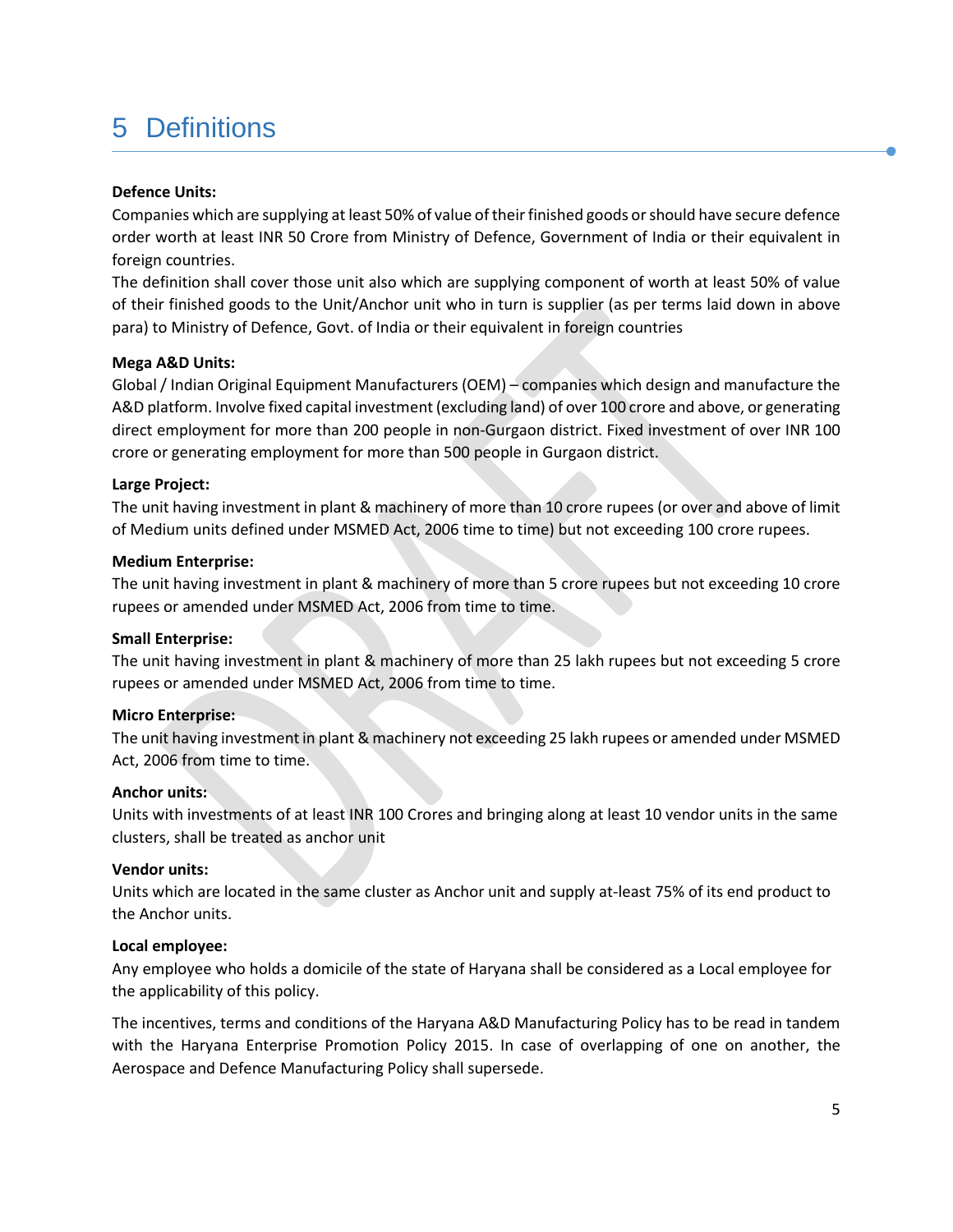# <span id="page-5-0"></span>6 Eligibility

- a) This policy shall come into effect on the date of its notification in the Government of Haryana official gazette and will remain in force till it is amended or superseded by the Government
- b) Units for which any package of incentives has already been sanctioned under Haryana Industrial Policy 2011 or earlier policies, shall not be eligible to avail benefits under this policy
- c) Units which will commence commercial production / operations post the date of notification of this policy will be eligible for availing of incentives under this Policy.
- d) Units which invest 50% of existing investment in plant & machinery on expansion/technical up gradation of existing units shall be eligible for incentives at par with new units.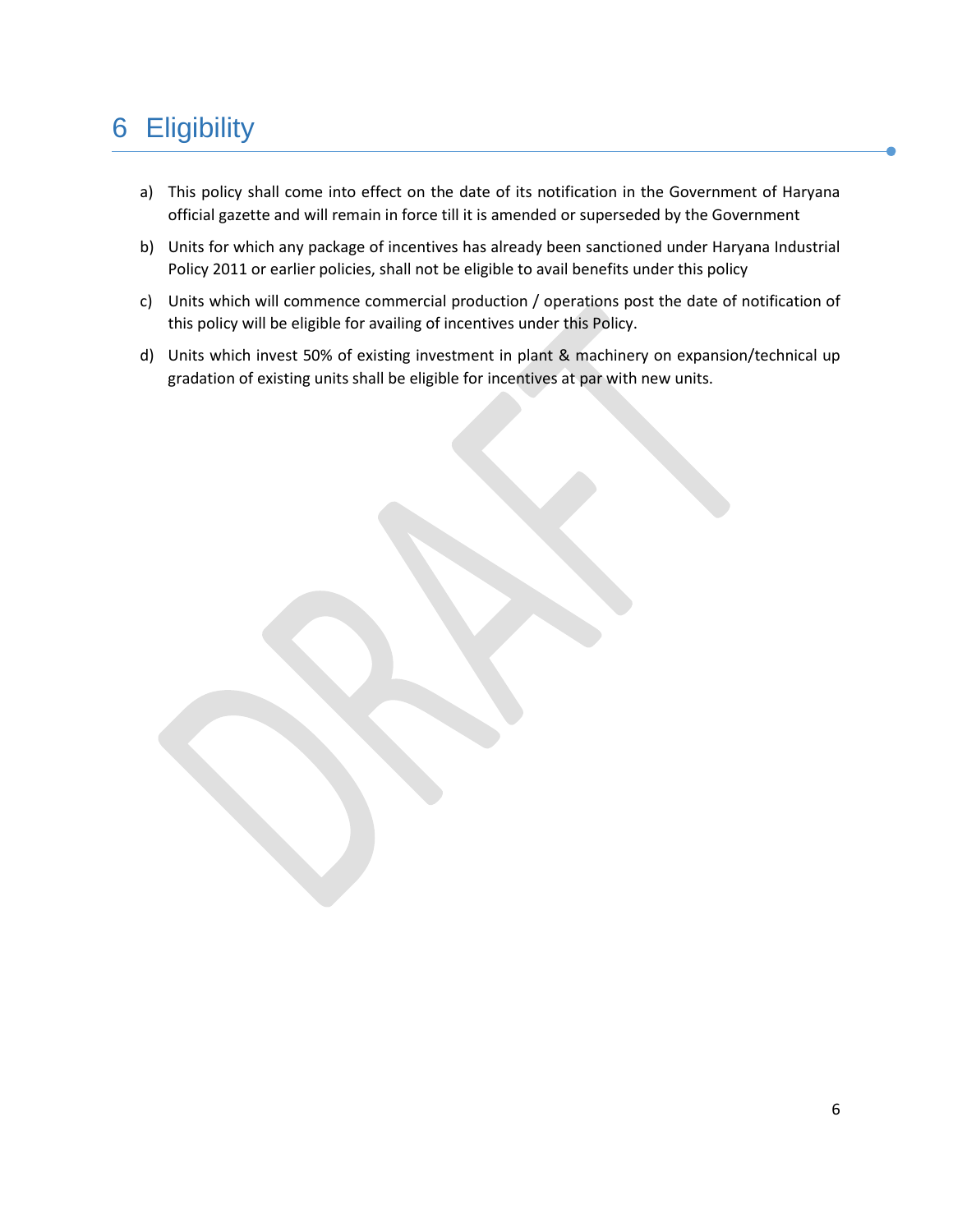# <span id="page-6-0"></span>7 Incentives

# <span id="page-6-1"></span>7.1 Fiscal Incentives

# a. Land Concession:

Land would be made available by HSIIDC / HUDA / State Government on a concessional rate. Mega units would be given preference for government land allotment.

- i. 10% concession would be given for land within Gurgaon district
- ii. 25% concession would be given for land outside Gurgaon district
- iii. Land shall be made available by HSIIDC / HUDA / State Government on a long lease of 33 years with annual increase of 5% further extendible by 33 years. Base price will be determined using appropriate valuation models as per industry standards

## b. Stamp Duty & Registration Charges:

A&D units shall be eligible for reimbursement of stamp duty and registration charge paid on sale / lease deeds paid on the first transaction:

- i. 100% reimbursement for units investing in districts outside Gurgaon
- ii. 30% reimbursement for units investing in district Gurgaon
- iii. 100% reimbursement of registration charges throughout Haryana

#### c. Power Subsidy:

All units shall be eligible for exemption of open access charges up to INR 1.77 per unit for 5 years. Open access charges to include Cross Subsidy Charges and Additional Subsidy Charges

d. Interest Subsidy:

Graded interest subsidy would be provided for project outside Gurgaon district at the rates specified in Table given below

| S<br>No | Type<br>of Unit                       | <b>Interest Subsidy</b>                                                                                                                                                                                                                                                                           | <b>Duration</b> |
|---------|---------------------------------------|---------------------------------------------------------------------------------------------------------------------------------------------------------------------------------------------------------------------------------------------------------------------------------------------------|-----------------|
|         | <b>Mega</b><br><b>A&amp;D</b><br>Unit | 1. External Commercial Borrowing (ECB) - 50% of rate of interest<br>subject to a maximum of 2.5% interest per annum will be subsidized<br>2. Domestic borrowings - 6% rate of interest per annum will be<br>subsidized<br>3. Total ECB & domestic interest subsidized not to exceed ₹5 crore p.a. | 5 years         |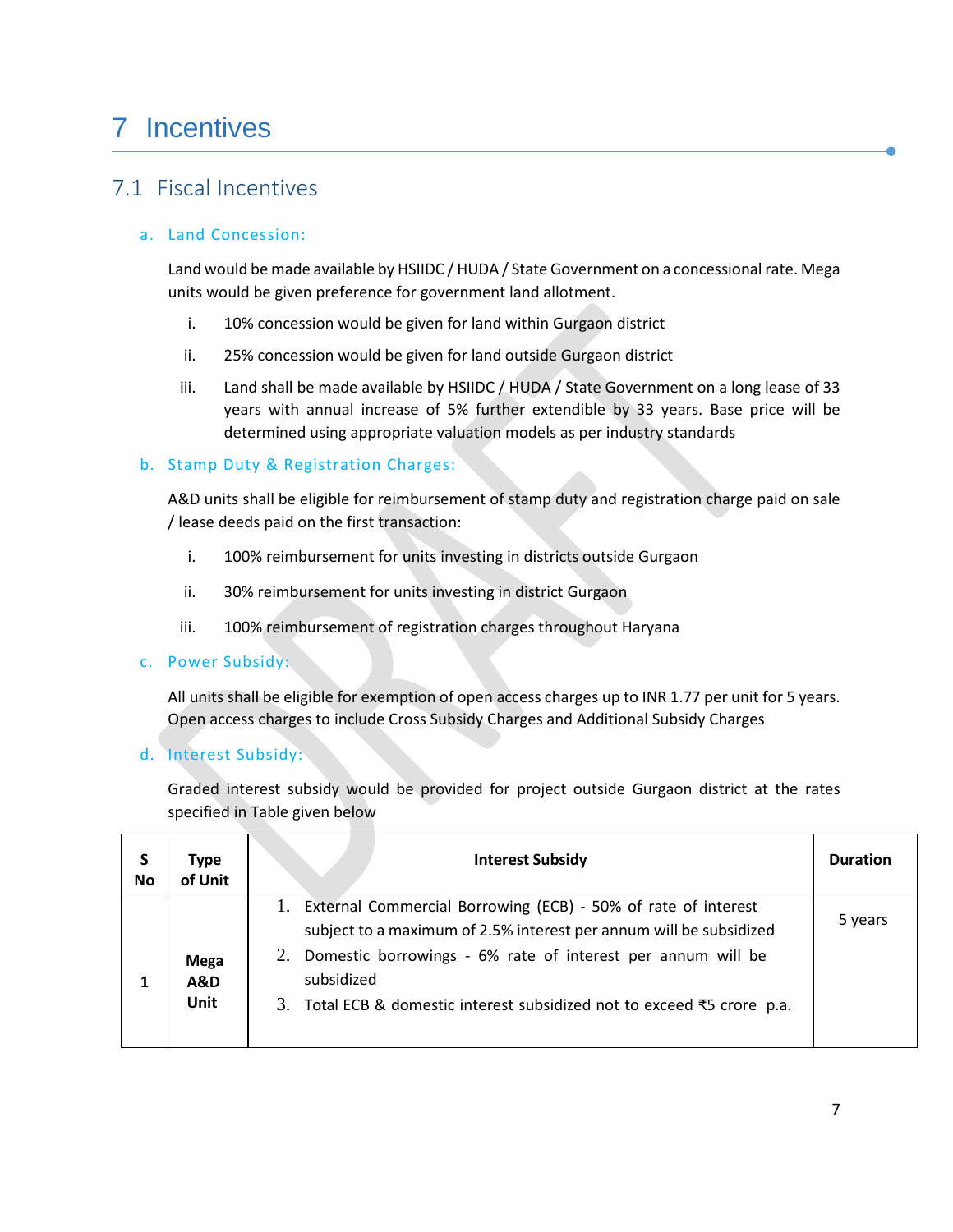| Large<br><b>A&amp;D</b><br>Unit | 1. ECB - 50% of rate of interest subject to a maximum of 2.5% interest per<br>annum will be subsidized<br>2. Domestic borrowings - 6% rate of interest per annum will be<br>subsidized<br>3. Total ECB & domestic interest subsidized not to exceed ₹1 crore p.a. | 5 years |
|---------------------------------|-------------------------------------------------------------------------------------------------------------------------------------------------------------------------------------------------------------------------------------------------------------------|---------|
| <b>MSME</b>                     | 7% of rate of interest p.a. subsidized with a maximum cap of<br>₹25 lakh per annum or net VAT paid whichever is less                                                                                                                                              | 5 years |

# e. Electricity Duty Exemption:

100% exemption for a period of 10 years. For units producing captive power, the exemption will be limited to the power consumed for its own operation only, but not sold to other business entities/private companies/PSUs/DISCOMs/etc.

## f. Value Added Tax and Central Sales Tax Reimbursement

All units would be allowed reimbursement to the extent of 100% of the net VAT/CST/SGST paid, for a period of 10 years or up to realization of fixed capital investment whichever is earlier.

#### g. Capital Subsidy:

An Anchor unit would be offered a subsidy of INR 15 crores for establishing unit outside Gurgaon district and INR 5 crores for within Gurgaon district, and this subsidy would be extended to only first five manufacturers each in Gurgaon & other than Gurgaon district

# h. Mother-Vendor Linkage:

The vendor units of defence and aerospace manufacturing units, shall be provided financial incentive package similar to that of the mother unit

#### i. Research & Development assistance:

Investment in R&D above 20 crore would be given rebate of 50% subject to maximum quantum of INR 10 crores

#### j. Technology Transfer Assistance:

Anchor unit shall be reimbursed 100% of cost of technology transfer for first five vendors and 50% for subsequent vendors, up to 10 vendors with a ceiling of INR 50 lakh

#### k. External Development Charges Exemption:

- i. 50% exemption of External Development Charges to developers for developing notified A&D parks / clusters / zones.
- ii. 50% exemption of External Development Charges to A&D units setting up outside the notified IT parks by getting the new NoC for change of land use.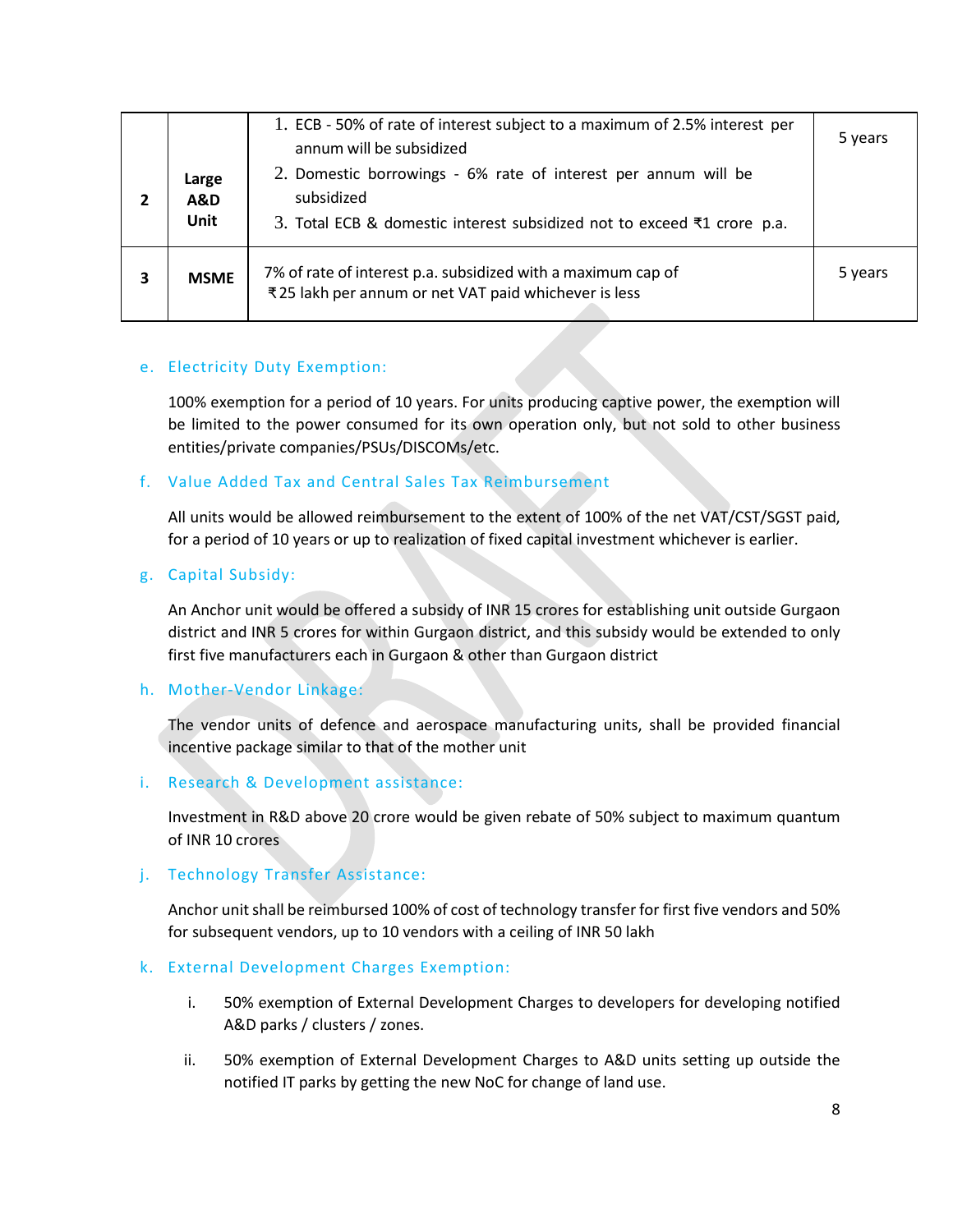## l. Transport Subsidy:

Subsidy of 50% of transportation cost, with a ceiling of INR 2 Crore, on transportation of imported equipment, plant and machinery from harbor / port to the place of commercial production. This subsidy shall be applicable on transportation up to date of production

#### m. Freight Subsidy:

- i. Freight Subsidy of 100% would be given for the export of components/products being manufactured in designated A&D park/cluster/zone
- ii. Freight Subsidy of 100% would be given for the transportation of component from component manufacturer defence unit to anchor unit within the State to balance the location disparity

#### n. Subsidy for setting-up ETP:

One time capital subsidy up to 60% of cost of ETP subject to ceiling of 50 lakh in Gurgaon district and 1 crore outside Gurgaon district

o. Awards:

<span id="page-8-0"></span>Awards would be given to MSME units for new ventures, innovation for their outstanding contribution to the sector and for this a corpus of INR 1 crores would be created for policy period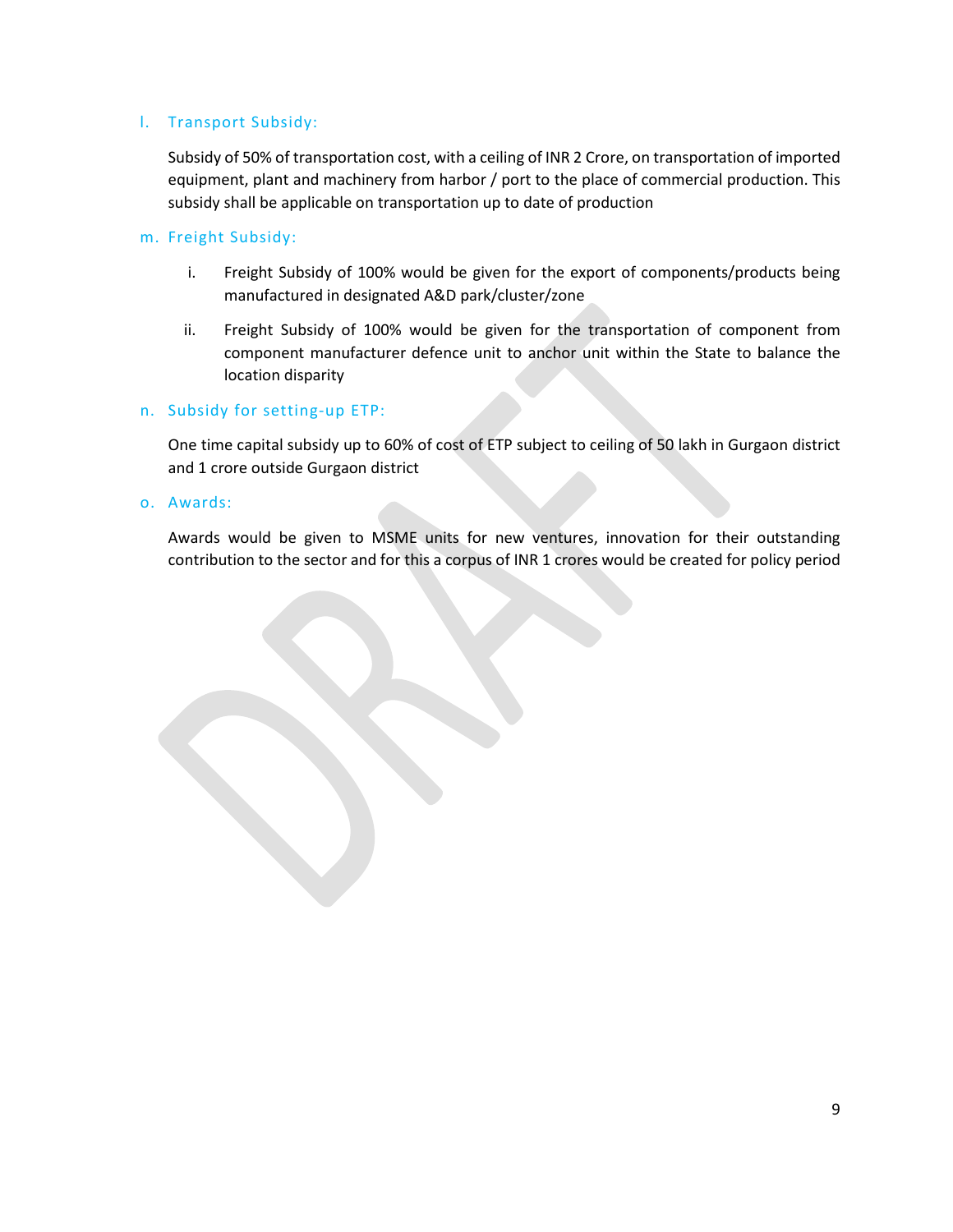# 7.2 Simplified Regulatory Regime

In its endeavor to create a conducive business climate for companies, the Government of Haryana shall be implementing some landmark reforms for regulatory simplification. These reforms are aimed at improving the Ease of Doing Business in the State and ensuring hassle-free experience for the investor

## a) Single Desk Clearance:

Government of Haryana has constituted Haryana Enterprise Promotion Board (HEPB), which will provide one stop shop clearances to companies willing to invest in the State. The governing council of the board is headed directly by the Chief Minister to ensure clearances are given in a time bound manner.

#### b) Industrial dispute act reforms:

The industry will be declared to be a 'Public Utility' under the Industrial Disputes Act, 1947 in order to prevent flash strikes

#### c) Enactment of ESMA:

Aerospace & Defence manufacturing units would be declared as essential service under the Essential Service Maintenance Act

d) Deemed Approval:

The Government of Haryana has made a provision for deemed clearance for 122 services by notifying in Right to Service Act.

#### e) No CLU/Auto CLU:

- i. Government has identified 31 'No CLU' blocks and 75 'Auto CLU' blocks with an automatic dispensation of deemed clearance for setting up of Industrial Units.
- ii. 100% exemption of CLU charges to A&D units setting up in notified land /Parks/Clusters and further these units will be exempted from the procedure of change of Land.
- iii. 50% exemption of CLU charges to A&D units setting up outside notified A&D Parks/Cluster
- iv. Government notified land /A&D Parks/Clusters shall be pre-cleared with all the necessary approvals such as NOC from Pollution, Power, Land Use, Forest, Industries etc.

#### f) Self-Certification:

The Government of Haryana will allow Self-certification, 3rd party verification for Labour related clearances and approvals under 13 acts of Labour department in Haryana. Self-certification / 3rd Party verification shall be allowed for below mentioned acts of Labour:

- i. Factories Act, 1948, and Rules framed thereunder
- ii. Minimum Wages Act, 1948, and Rules framed thereunder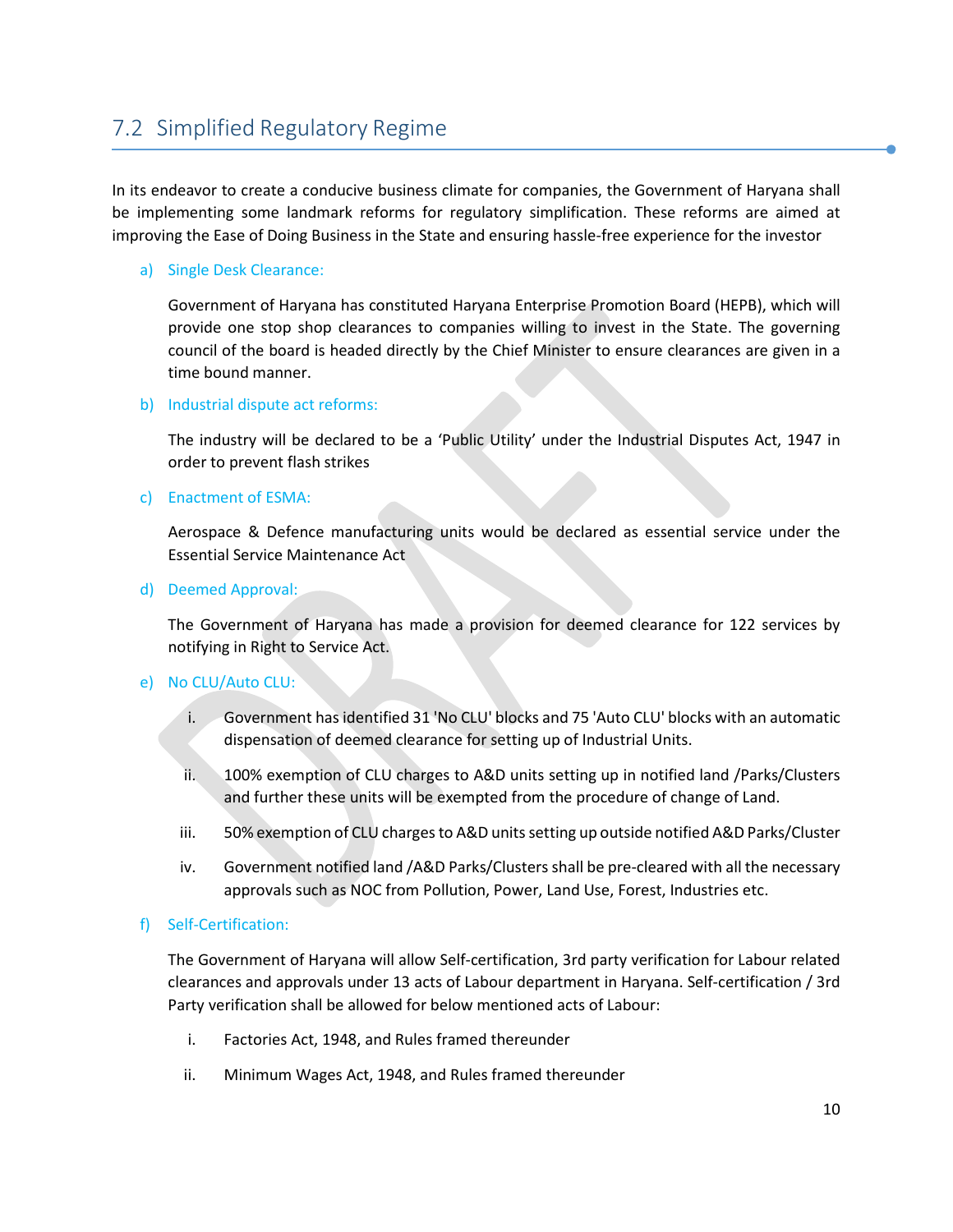- iii. Payment of Wages Act, 1936, and Rules framed thereunder
- iv. Contract Labour (Regulations & Abolition) Act, 1970 and Rules framed thereunder
- v. Payment of Bonus Act. 1965 and Rules framed thereunder
- vi. Payment of Gratuity Act, 1972 and Rules framed thereunder
- vii. Maternity Benefit Act, 1961, and Rules framed thereunder
- viii. Child Labour (Prohibition and Regulation) Act, and Rules framed thereunder
- ix. Shops & Commercial Establishments Act, 1958, and Rules framed thereunder
- x. Inter-State Migrant Workmen (RECS) Act, 1979 and Rules framed thereunder
- xi. Equal Remuneration Act, 1976
- xii. Motor Transport Workers Act, 1961 and Rules framed thereunder
- xiii. Industrial Establishments Act, 1965

#### g) Online single return for various Acts pertaining to Department of Labour

The Ministry of Labour, Govt. of India has combined forms of 12 central labor laws, under which returns are to be filed, into a single format. The Government of Haryana will expedite the process of implementing the system for filing of online returns for labour compliance using single application form

#### h) Relaxation in inspection from various department

- i. Department of Labour: There shall be no inspection by Labour Inspector and the Factory Inspector without the prior approval of Head of the Department.
- ii. Department of Boilers: There shall be no inspection from Boilers inspector. Self-Certification / 3rd party inspection to be allowed
- iii. Department of Excise & Taxation: No pre-registration inspection shall be carried out by the department. The department shall issue TIN within one working day of the receipt of complete application for registration.

#### i) Sub-leasing of land:

<span id="page-10-0"></span>Anchor units may sub lease part of their land (subject to a maximum of 50% of the total allocated land) to its suppliers. In such cases, the suppliers must sell at least 75% of their output to the respective anchor unit, Subleasing can be done at same rate as leased to Anchor unit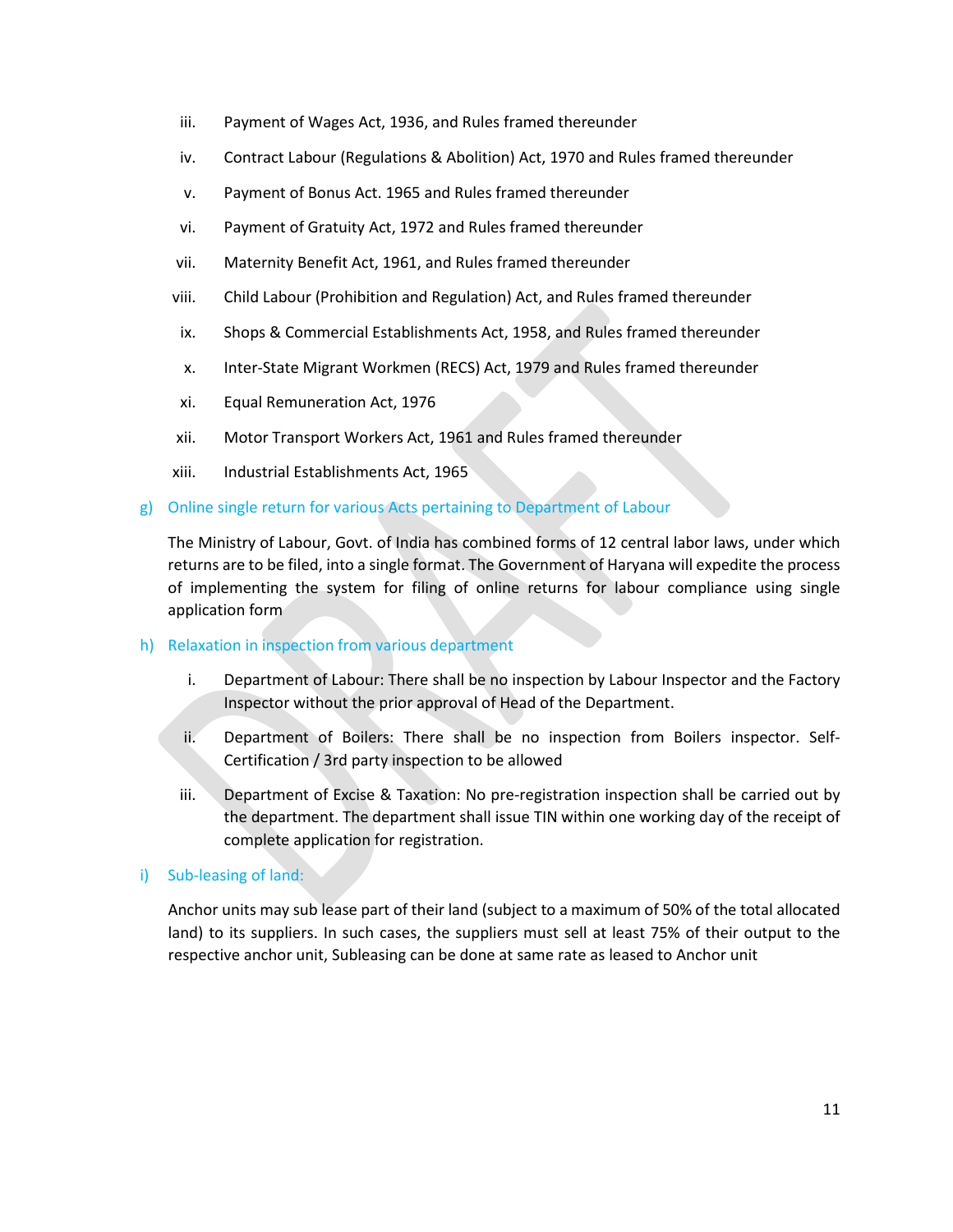# 7.3 Infrastructure Augmentation

The Government shall endeavor to create world class infrastructure to provide an enabling ecosystem for the upcoming units. It is proposed to set up a world class MRO as part of Hissar Aviation Hub, this will be a state-of-the-art facility which will provide full aircraft base maintenance services and will cater to the maintenance needs of regional and global airline customers. The State shall incentivize the units setting up operations in the earmarked A&D Cluster/Hub

#### a. Development of Aerospace and Defence Park/Cluster:

- i. The State shall develop defence manufacturing Cluster/Park in Pinjore Industrial Estate, proximity to TBRL's Firing range (spread over 5000 acres) would be leveraged for testing of defence equipment
- ii. For aerospace Hissar has been chosen where 4000 acres have been earmarked for Aerospace park, moreover presence of airstrips make it suitable for Aerospace Hub

## b. Developing of MRO/FBO/Cargo Warehousing Facility:

- i. Build MRO, FBO in upcoming aerospace park in Hissar facility on PPP model where players with expertise in MRO,FBO & Ware-housing can be invited to participate
- ii. Zero VAT for MRO activities for 10 years
- iii. As per New Aviation Policy, Airport royalty and additional charges will not be levied on MRO service providers for a period of 5 years in addition to this Haryana Gov. would reimburse this charge for further 5 years
- iv. To enable economy of scale, GOI has provided the window of 3 years for the utilization of duty (custom) free parts, Haryana Gov. will widen this window to 5 years and will bear the additional cost on this account

#### c. Incentive for setting-up Aerospace Research, Testing & Innovation Centre:

Subsidy of up to 50% of the cost of land, building, plant and machinery subject to a maximum of INR 25 crore for testing center, INR 30 crore for technology innovation center and INR 50 crore for the common facility center

# d. Setting-up of Aerospace University and Flying School:

<span id="page-11-0"></span>Three aviation training centers at Hissar, Karnal & Pinjore would be leveraged and Aerospace University would be set up near to this premises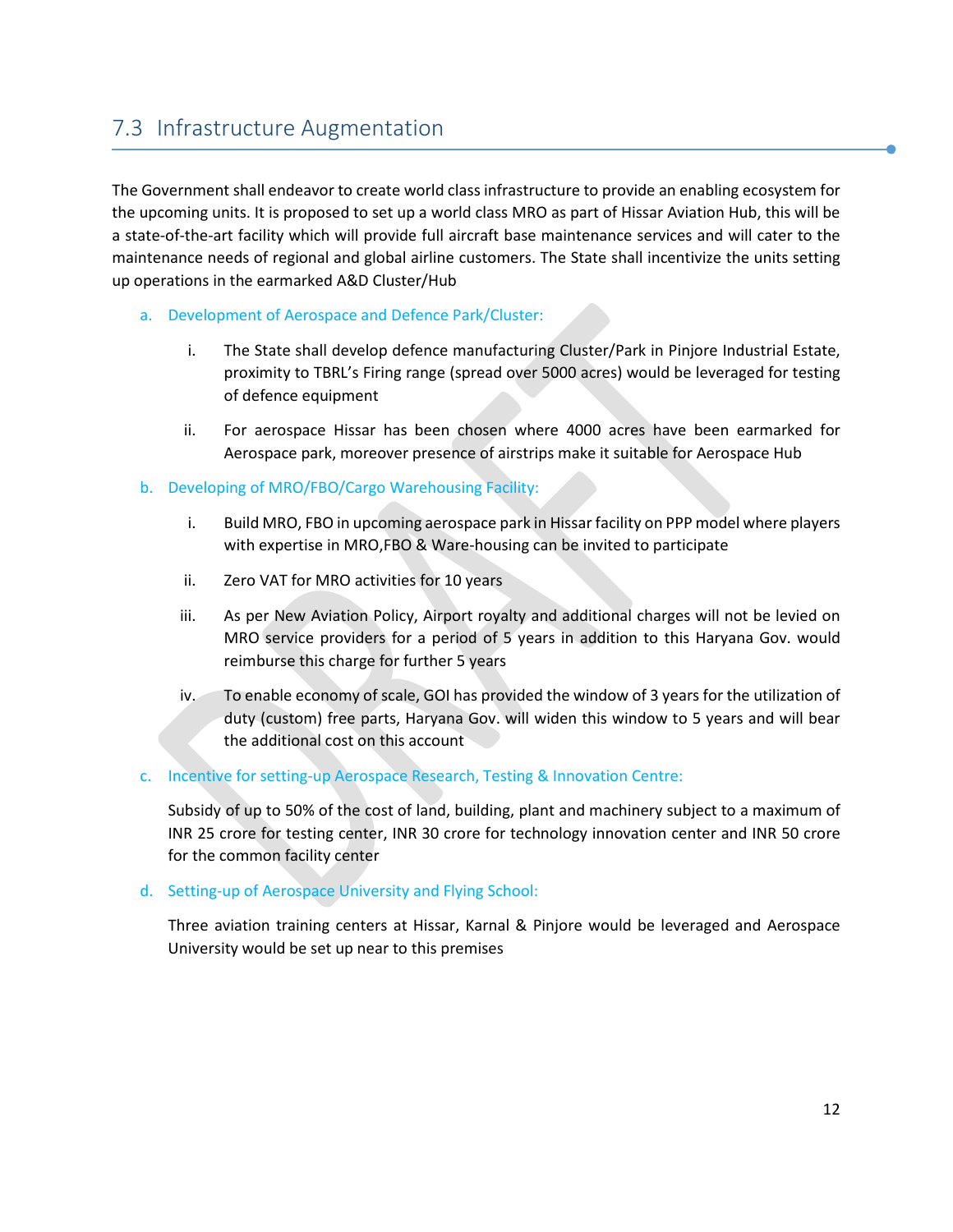# 7.4 Human Capital Development

The progress of the A&D Manufacturing industry is highly dependent on the availability of high quality manpower. While Haryana is home to more than 160 Engineering Colleges and more than 190 polytechnic colleges, many of these technical institutes offer specialized courses in Aeronautics. Further, Haryana is privileged to have a reputed aviation institute like Haryana Institute of Civil Aviation. Further, it is essential to create a talent pool of individuals which lives up to the industry expectations. To facilitate the same, Skill development program would be introduced to fill the skill gap. State shall identify the university/institution in the State to forge a tripartite collaboration with International University such as Embry-Riddle Aeronautical University and Anchor units to uplift the training infrastructure in the State. Government of Haryana shall take other key steps also to support Human capital development in the State

#### a. Employment generation Subsidy:

- i. For investment in Gurgaon: Subsidy of 1 month salary per year per employment created for a continuous period of 2 years shall be given for a period of 5 years.
- ii. For investment outside Gurgaon :Subsidy @ Rs.36,000 per year per candidate for 5 years
- b. Curriculum development:

Introduce Aerospace Specific Content in ITI & Polytechnic and preparing specialized curriculum with the consultation of industry expert & international university

## c. Research & Innovation Scholarship program:

Government to reimburse 50% of expense of at-least 20 research scholars or to fund 50% of expenses of exchange program for 30 students every year from premier institutes and universities of Haryana to get exposure to best curriculum prevailing in top Foreign University in Aeronautics field

# d. Training Infrastructure/skilling:

<span id="page-12-0"></span>Land in Aerospace Park and 75% subsidy up to a limit of 10 crores for setting up training Institute to the first anchor unit to be coming in the designated park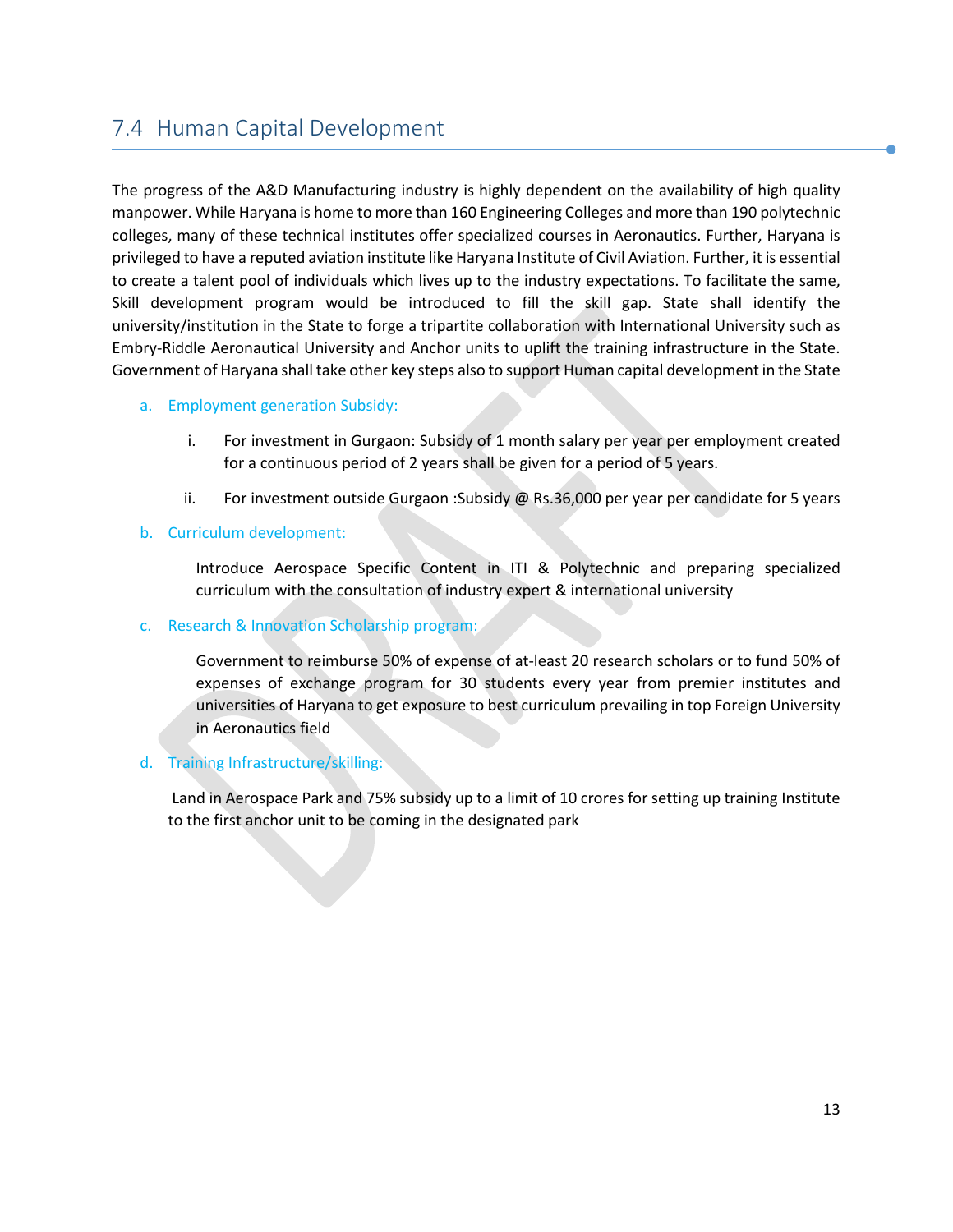# 7.5 MSME Development

As India gears up to retrace the high growth path, its MSME sector assumes a pivotal role in driving the growth engine. With 3.6 Crore units spread across the country, that employ 8.05 Crore people, Micro, Small and Medium Enterprises (MSME) have a contribution of 37.5 per cent to the country's GDP.

The significance of MSMEs is attributable to their caliber for employment generation, low capital and technology requirement, promotion of industrial development in rural areas, use of traditional or inherited skills, use of local resources, mobilization of resources and exportability of products.

The State has about 1670 Large and Medium Enterprises which have approx. investments of INR 49,000 Crore and generated employment for 3.36 Lac persons. Besides, there are around 90,000 MSMEs with total investment exceeding INR 15,000 Crore and employing more than 8.90 Lacs persons. . Today, almost all the districts of the State have witnessed industrial development in varying degrees. Local manufacturers produce various engineering goods including auto components, switch gears, refrigerators telecommunication equipment, electrical goods, rubber products, light engineering goods etc. With unemployment rate at 4.8%, it is imperative to focus on the MSMEs for creation of employment opportunities and to revitalize economic growth.

With a view to providing focused attention on the MSMEs, slew of steps would be taken which include formation of Incubation cell to encourage the R&D in this sector and MSMEs be the beneficiary of technological innovation conceived out of this program. Mentoring program for MSMEs shall be facilitated to help them to diversify/upgrade, getting certification as per the requirements of OEMs. The need of inclusion of a specialized package incentives on MSMEs has also become imperative.

The MSMEs which fits in the definition of defence unit or vendor unit as defined in Definition Section shall be eligible for the incentives being itemized below:

#### a. Patent Fee Reimbursement:

80% of the actual expenses with a max of Rs 25 lakh for domestic & international patent registration

b. Trademark Registration:

100% of the cost of the application for trade mark registration or ₹25,000, whichever is less

c. Quality certification Fee Reimbursement:

MSMEs shall be financially supported for obtaining certifications like AS-9100 series and NADCP etc.; reimbursement would be up to 100% of fee limited to INR 5 lakh for each certification

- d. Business Development Support:
	- i. For select exhibitions within the country complete reimbursement of participation charges up to INR 5 lakh to maximum of 10 A&D units